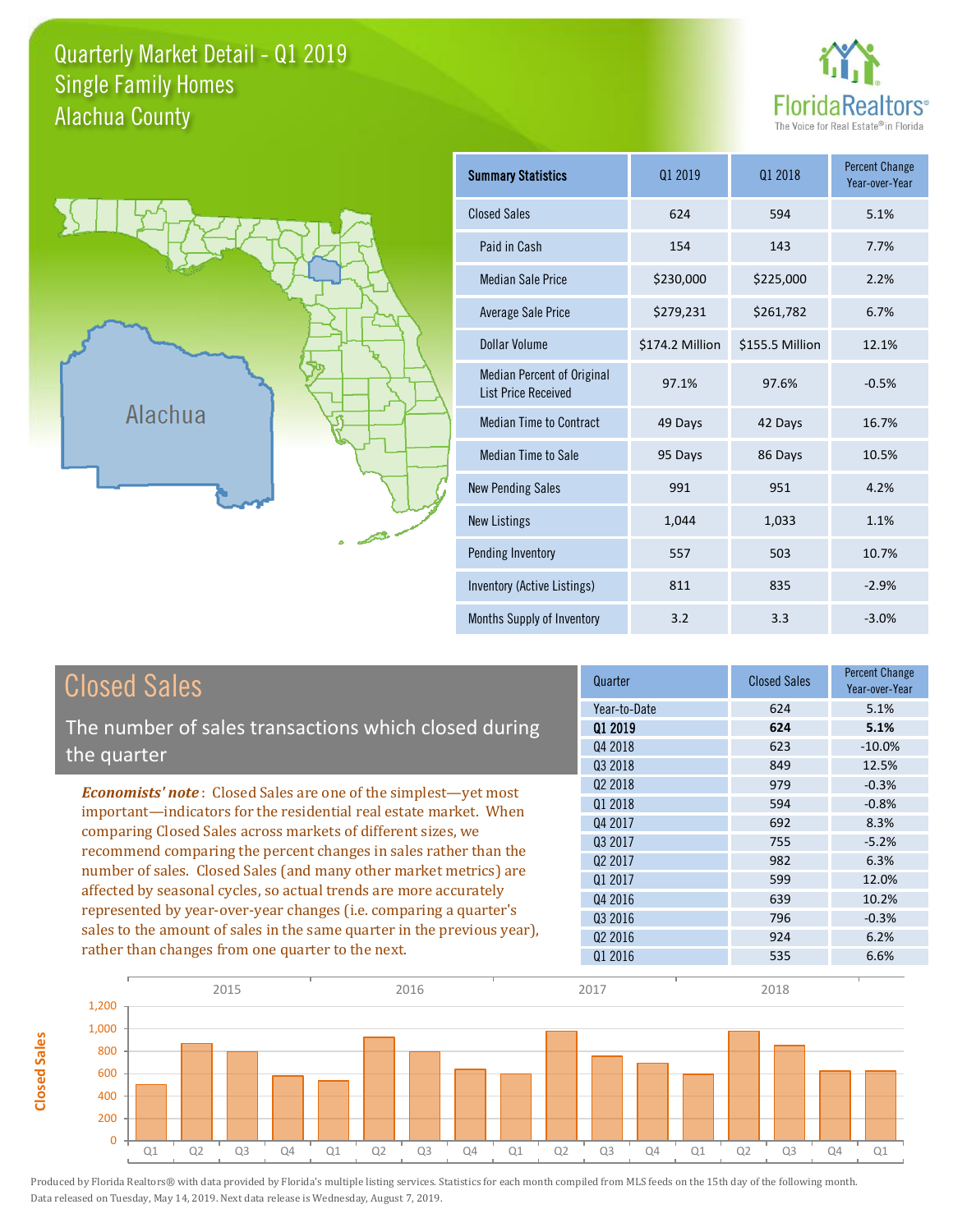

#### *Economists' note:* Closed Sales are one of the simplest—yet most important—indicators for the residential real estate market. When comparing Closed Sales across markets of different sizes, we recommend comparing the percent changes in sales rather than the number of sales. Closed Sales (and many other market metrics) are affected by seasonal cycles, so actual trends are more accurately represented by year-over-year changes (i.e. comparing a quarter's sales to the amount of sales in the same quarter in the previous year), rather than changes from one quarter to the next. \$1,000,000 or more 9 12.5%  $$250,000 - $299,999$  91 -1.1% \$300,000 - \$399,999 83 27.7% \$400,000 - \$599,999 58 26.1% \$600,000 - \$999,999 23 15.0% \$150,000 - \$199,999 146 15.0% \$200,000 - \$249,999 129 14.2% \$100,000 - \$149,999 55 -29.5% Sale Price Closed Sales Percent Change Year-over-Year Less than \$50,000 9 12.5%  $$50,000 - $99,999$  21  $-43.2\%$ Closed Sales by Sale Price The number of sales transactions which closed during the quarter



## Median Time to Contract by Sale Price The median number of days between the listing date and contract date for all Closed Sales during the quarter

*Economists' note* : Like Time to Sale, Time to Contract is a measure of the length of the home selling process calculated for sales which closed during the quarter. The difference is that Time to Contract measures the number of days between the initial listing of a property and the signing of the contract which eventually led to the closing of the sale. When the gap between Median Time to Contract and Median Time to Sale grows, it is usually a sign of longer closing times and/or declining numbers of cash sales.

| Sale Price            | Median Time to<br>Contract | <b>Percent Change</b><br>Year-over-Year |
|-----------------------|----------------------------|-----------------------------------------|
| Less than \$50,000    | 37 Days                    | 105.6%                                  |
| \$50,000 - \$99,999   | 77 Days                    | 196.2%                                  |
| $$100,000 - $149,999$ | 69 Days                    | 50.0%                                   |
| $$150,000 - $199,999$ | 38 Days                    | 0.0%                                    |
| \$200,000 - \$249,999 | 64 Days                    | 20.8%                                   |
| \$250,000 - \$299,999 | 39 Days                    | $-29.1%$                                |
| \$300,000 - \$399,999 | 50 Days                    | $-2.0%$                                 |
| \$400,000 - \$599,999 | 37 Days                    | $-40.3%$                                |
| \$600,000 - \$999,999 | 74 Days                    | 54.2%                                   |
| \$1,000,000 or more   | 4 Days                     | $-60.0\%$                               |



Produced by Florida Realtors® with data provided by Florida's multiple listing services. Statistics for each month compiled from MLS feeds on the 15th day of the following month. Data released on Tuesday, May 14, 2019. Next data release is Wednesday, August 7, 2019.

**Median Time to Contract**

**Median Time to Contract**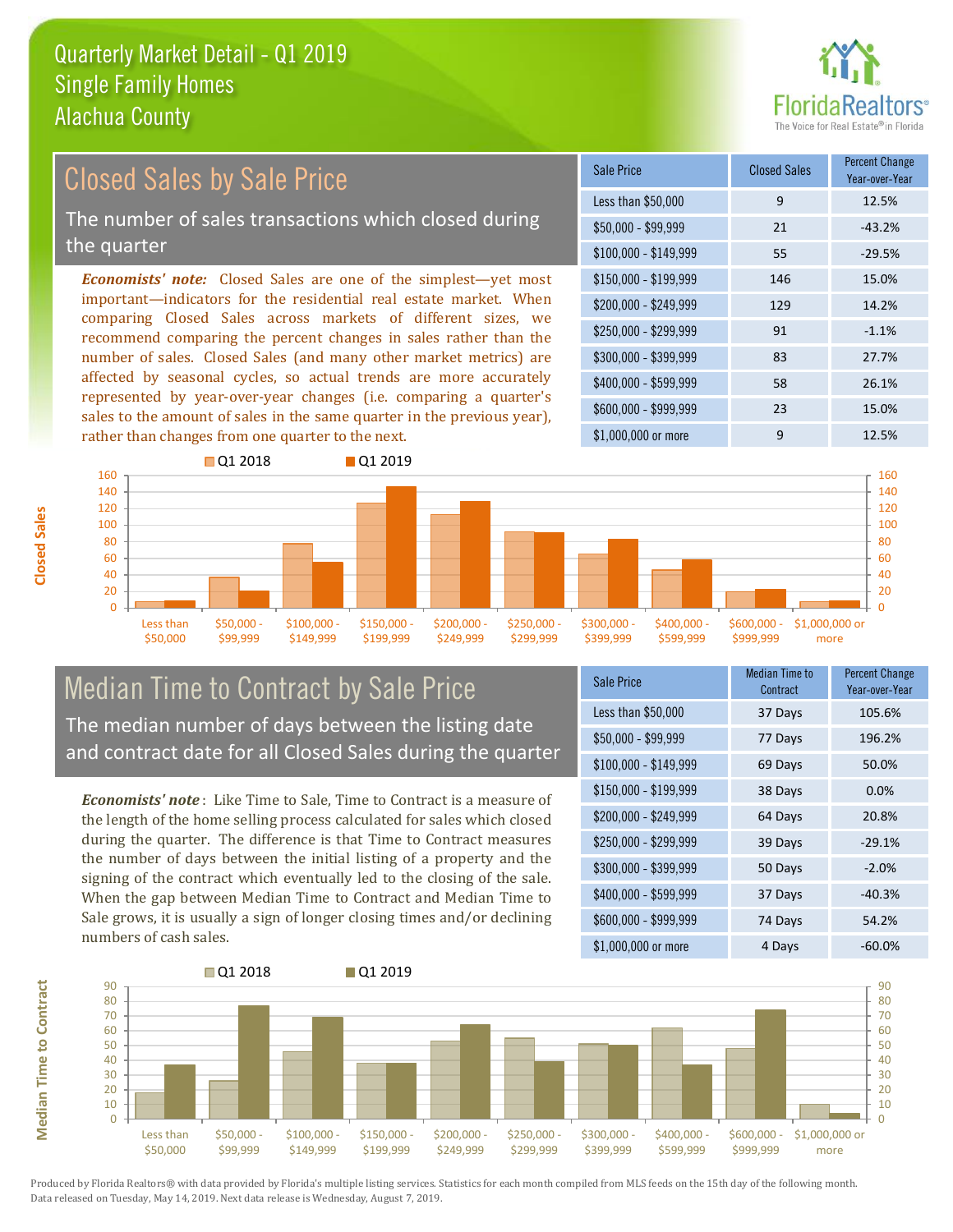

# New Listings by Initial Listing Price

The number of properties put onto the market during the quarter

*Economists' note:* New Listings tend to rise in delayed response to increasing prices, so they are often seen as a lagging indicator of market health. As prices rise, potential sellers raise their estimations of value—and in the most recent cycle, rising prices have freed up many potential sellers who were previously underwater on their mortgages. Note that in our calculations, we take care to not include properties that were recently taken off the market and quickly relisted, since these are not really *new* listings.





## Inventory by Current Listing Price The number of property listings active at the end of the quarter

*Economists' note* : There are a number of ways to define and calculate Inventory. Our method is to simply count the number of active listings on the last day of the quarter, and hold this number to compare with the same quarter the following year. Inventory rises when New Listings are outpacing the number of listings that go off-market (regardless of whether they actually sell). Likewise, it falls when New Listings aren't keeping up with the rate at which homes are going offmarket.

| <b>Current Listing Price</b> | Inventory | <b>Percent Change</b><br>Year-over-Year |
|------------------------------|-----------|-----------------------------------------|
| Less than \$50,000           | 7         | 40.0%                                   |
| $$50,000 - $99,999$          | 39        | $-9.3%$                                 |
| $$100,000 - $149,999$        | 49        | $-25.8%$                                |
| \$150,000 - \$199,999        | 81        | $-24.3%$                                |
| \$200,000 - \$249,999        | 117       | $-8.6%$                                 |
| \$250,000 - \$299,999        | 117       | 7.3%                                    |
| \$300,000 - \$399,999        | 167       | 9.2%                                    |
| \$400,000 - \$599,999        | 135       | 6.3%                                    |
| \$600,000 - \$999,999        | 74        | 0.0%                                    |
| \$1,000,000 or more          | 25        | 8.7%                                    |



**New Listings**

**Inventory**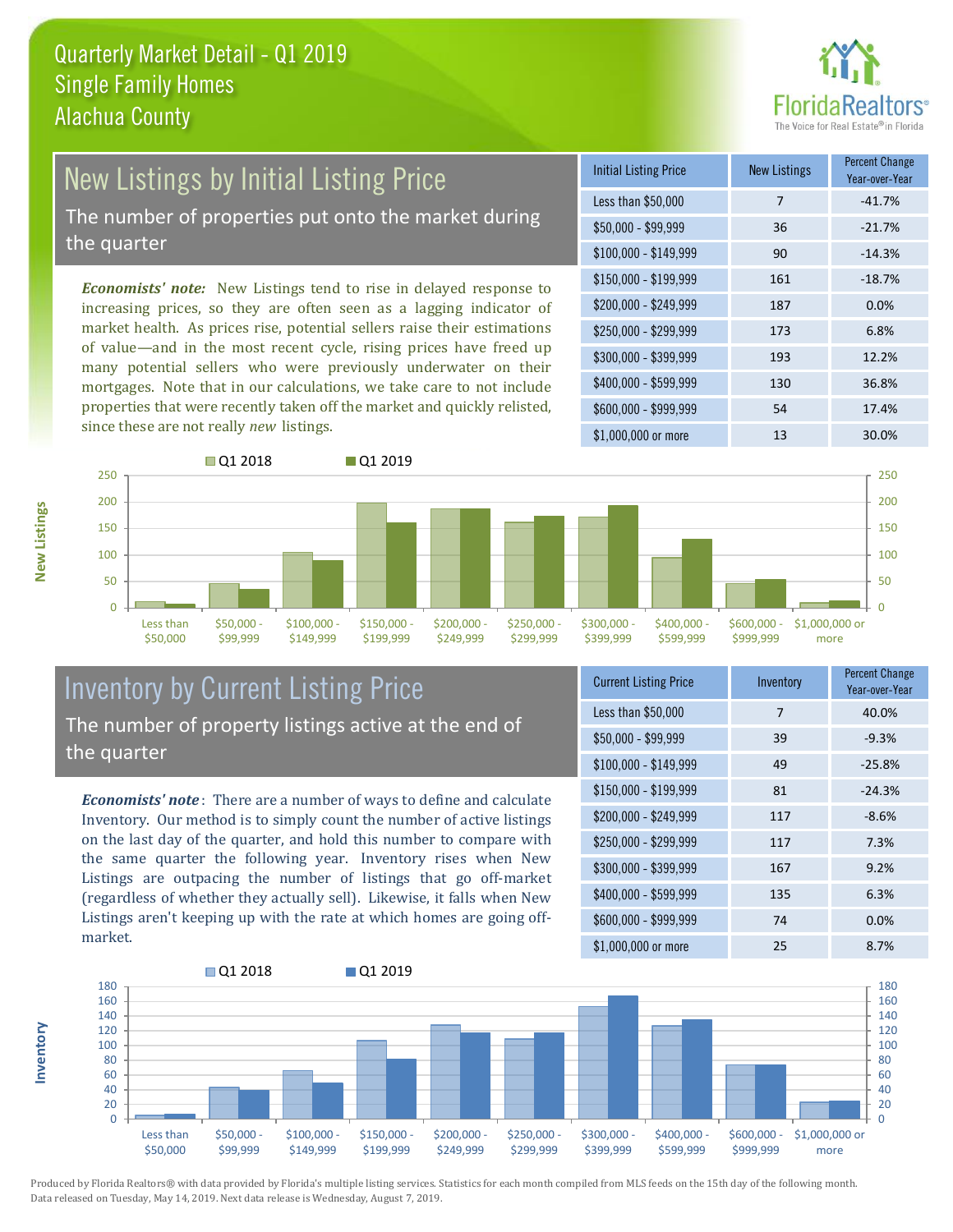Quarterly Distressed Market - Q1 2019 Alachua County Single Family Homes



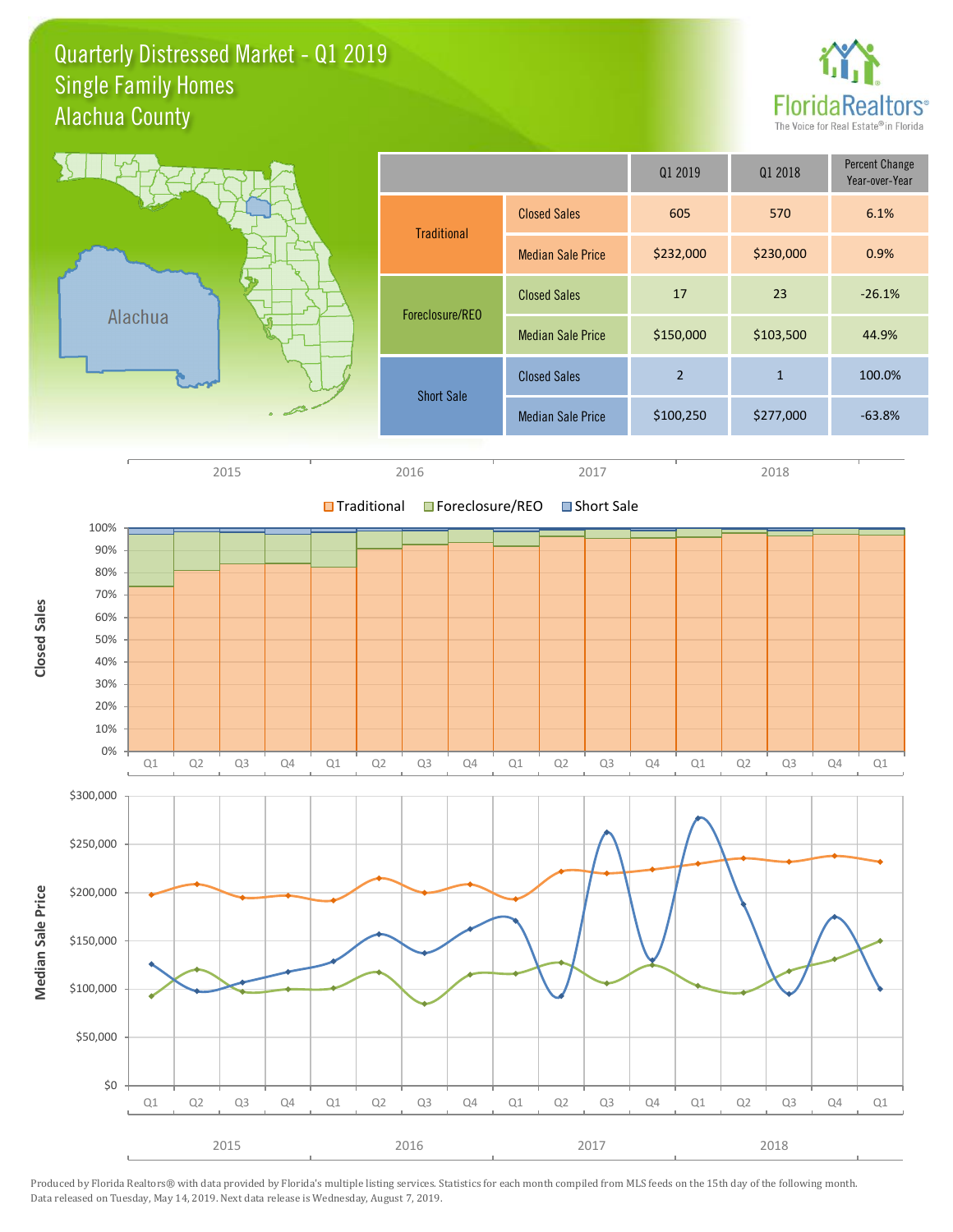Quarterly Market Detail - Q1 2019 Alachua County Townhouses and Condos





**Closed Sales**

**Closed Sales** 

| <b>Summary Statistics</b>                                       | 01 2019        | 01 2018        | <b>Percent Change</b><br>Year-over-Year |
|-----------------------------------------------------------------|----------------|----------------|-----------------------------------------|
| <b>Closed Sales</b>                                             | 167            | 192            | $-13.0%$                                |
| Paid in Cash                                                    | 101            | 106            | $-4.7%$                                 |
| <b>Median Sale Price</b>                                        | \$123,700      | \$119,500      | 3.5%                                    |
| <b>Average Sale Price</b>                                       | \$123,235      | \$120,391      | 2.4%                                    |
| Dollar Volume                                                   | \$20.6 Million | \$23.1 Million | $-11.0%$                                |
| <b>Median Percent of Original</b><br><b>List Price Received</b> | 96.7%          | 95.9%          | 0.8%                                    |
| <b>Median Time to Contract</b>                                  | 16 Days        | 30 Days        | $-46.7%$                                |
| <b>Median Time to Sale</b>                                      | 50 Days        | 61 Days        | $-18.0%$                                |
| <b>New Pending Sales</b>                                        | 256            | 283            | $-9.5%$                                 |
| <b>New Listings</b>                                             | 296            | 319            | $-7.2%$                                 |
| <b>Pending Inventory</b>                                        | 127            | 124            | 2.4%                                    |
| <b>Inventory (Active Listings)</b>                              | 164            | 153            | 7.2%                                    |
| Months Supply of Inventory                                      | 2.2            | 2.2            | 0.0%                                    |

| <b>Closed Sales</b>                                                                                                                    | Quarter             | <b>Closed Sales</b> | <b>Percent Change</b><br>Year-over-Year |
|----------------------------------------------------------------------------------------------------------------------------------------|---------------------|---------------------|-----------------------------------------|
|                                                                                                                                        | Year-to-Date        | 167                 | $-13.0%$                                |
| The number of sales transactions which closed during                                                                                   | 01 2019             | 167                 | $-13.0%$                                |
| the quarter                                                                                                                            | Q4 2018             | 159                 | 1.3%                                    |
|                                                                                                                                        | Q3 2018             | 244                 | 13.0%                                   |
| <b>Economists' note:</b> Closed Sales are one of the simplest—yet most                                                                 | Q <sub>2</sub> 2018 | 306                 | 9.7%                                    |
| important—indicators for the residential real estate market. When                                                                      | Q1 2018             | 192                 | 10.3%                                   |
| comparing Closed Sales across markets of different sizes, we                                                                           | Q4 2017             | 157                 | 12.1%                                   |
| recommend comparing the percent changes in sales rather than the                                                                       | Q3 2017             | 216                 | $-8.5%$                                 |
| number of sales. Closed Sales (and many other market metrics) are<br>affected by seasonal cycles, so actual trends are more accurately | Q <sub>2</sub> 2017 | 279                 | 4.5%                                    |
|                                                                                                                                        | 01 2017             | 174                 | 13.0%                                   |
|                                                                                                                                        | Q4 2016             | 140                 | 4.5%                                    |
| represented by year-over-year changes (i.e. comparing a quarter's                                                                      | Q3 2016             | 236                 | 14.0%                                   |
| sales to the amount of sales in the same quarter in the previous year),                                                                | Q <sub>2</sub> 2016 | 267                 | 31.5%                                   |
| rather than changes from one quarter to the next.                                                                                      | Q1 2016             | 154                 | 12.4%                                   |

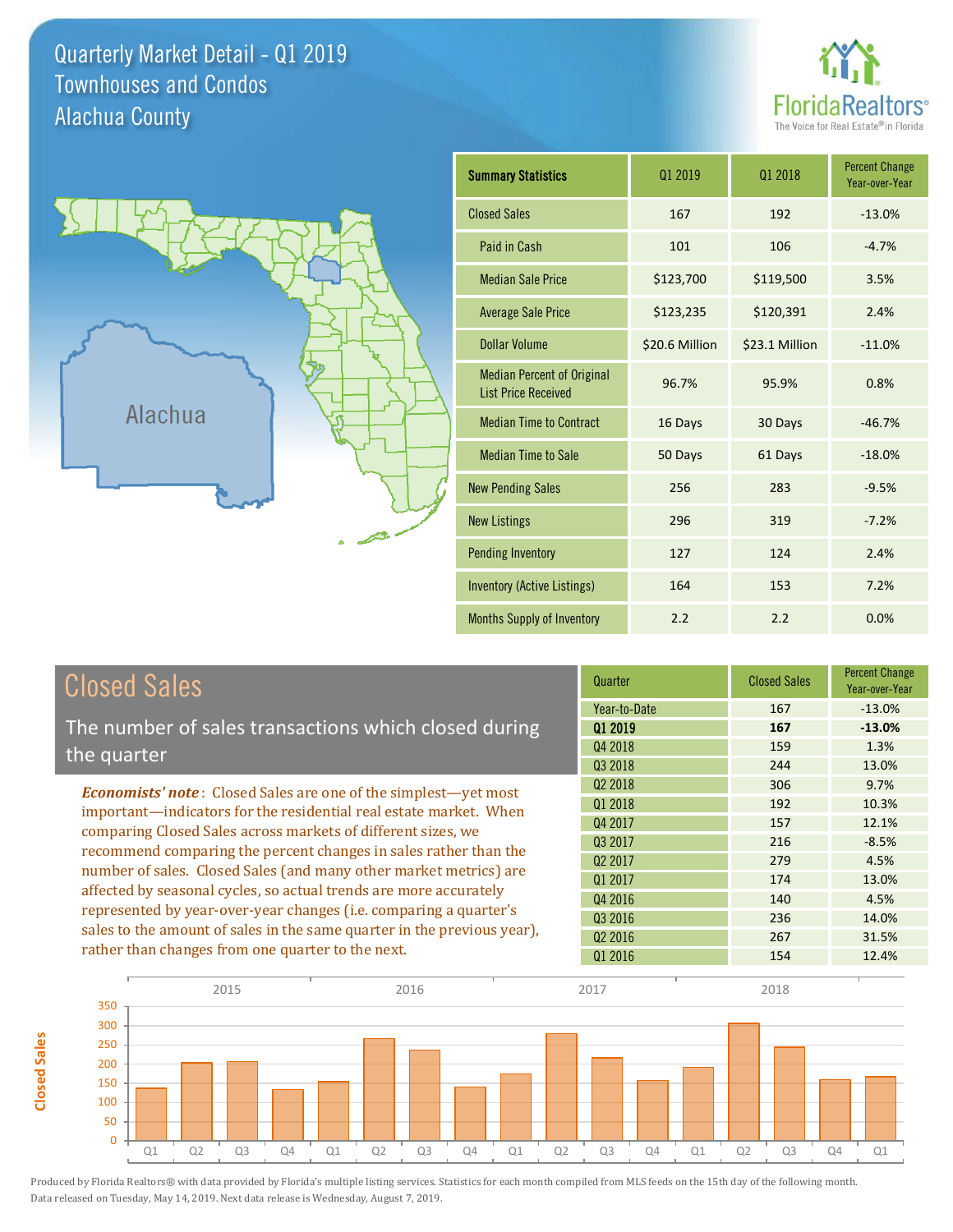

## Closed Sales by Sale Price

The number of sales transactions which closed during the quarter

*Economists' note:* Closed Sales are one of the simplest—yet most important—indicators for the residential real estate market. When comparing Closed Sales across markets of different sizes, we recommend comparing the percent changes in sales rather than the number of sales. Closed Sales (and many other market metrics) are affected by seasonal cycles, so actual trends are more accurately represented by year-over-year changes (i.e. comparing a quarter's sales to the amount of sales in the same quarter in the previous year), rather than changes from one quarter to the next.

| Sale Price            | <b>Closed Sales</b> | <b>Percent Change</b><br>Year-over-Year |
|-----------------------|---------------------|-----------------------------------------|
| Less than \$50,000    | 11                  | $-42.1%$                                |
| $$50,000 - $99,999$   | 48                  | $-4.0%$                                 |
| $$100,000 - $149,999$ | 65                  | $-19.8%$                                |
| $$150,000 - $199,999$ | 27                  | 12.5%                                   |
| \$200,000 - \$249,999 | 12                  | 9.1%                                    |
| \$250,000 - \$299,999 | 3                   | $-50.0%$                                |
| \$300,000 - \$399,999 | $\mathbf{1}$        | 0.0%                                    |
| \$400,000 - \$599,999 | $\Omega$            | N/A                                     |
| \$600,000 - \$999,999 | $\Omega$            | N/A                                     |
| \$1,000,000 or more   | O                   | N/A                                     |



## Median Time to Contract by Sale Price The median number of days between the listing date and contract date for all Closed Sales during the quarter

*Economists' note* : Like Time to Sale, Time to Contract is a measure of the length of the home selling process calculated for sales which closed during the quarter. The difference is that Time to Contract measures the number of days between the initial listing of a property and the signing of the contract which eventually led to the closing of the sale. When the gap between Median Time to Contract and Median Time to Sale grows, it is usually a sign of longer closing times and/or declining numbers of cash sales.

| <b>Sale Price</b>     | <b>Median Time to</b><br>Contract | <b>Percent Change</b><br>Year-over-Year |
|-----------------------|-----------------------------------|-----------------------------------------|
| Less than \$50,000    | 42 Days                           | 50.0%                                   |
| $$50,000 - $99,999$   | 21 Days                           | $-54.3%$                                |
| $$100,000 - $149,999$ | 13 Days                           | $-43.5%$                                |
| $$150,000 - $199,999$ | 6 Days                            | $-85.4%$                                |
| \$200,000 - \$249,999 | 44 Days                           | $-22.8%$                                |
| \$250,000 - \$299,999 | 47 Days                           | 840.0%                                  |
| \$300,000 - \$399,999 | 124 Days                          | 163.8%                                  |
| \$400,000 - \$599,999 | (No Sales)                        | N/A                                     |
| \$600,000 - \$999,999 | (No Sales)                        | N/A                                     |
| \$1,000,000 or more   | (No Sales)                        | N/A                                     |



Produced by Florida Realtors® with data provided by Florida's multiple listing services. Statistics for each month compiled from MLS feeds on the 15th day of the following month. Data released on Tuesday, May 14, 2019. Next data release is Wednesday, August 7, 2019.

**Median Time to Contract**

**Median Time to Contract**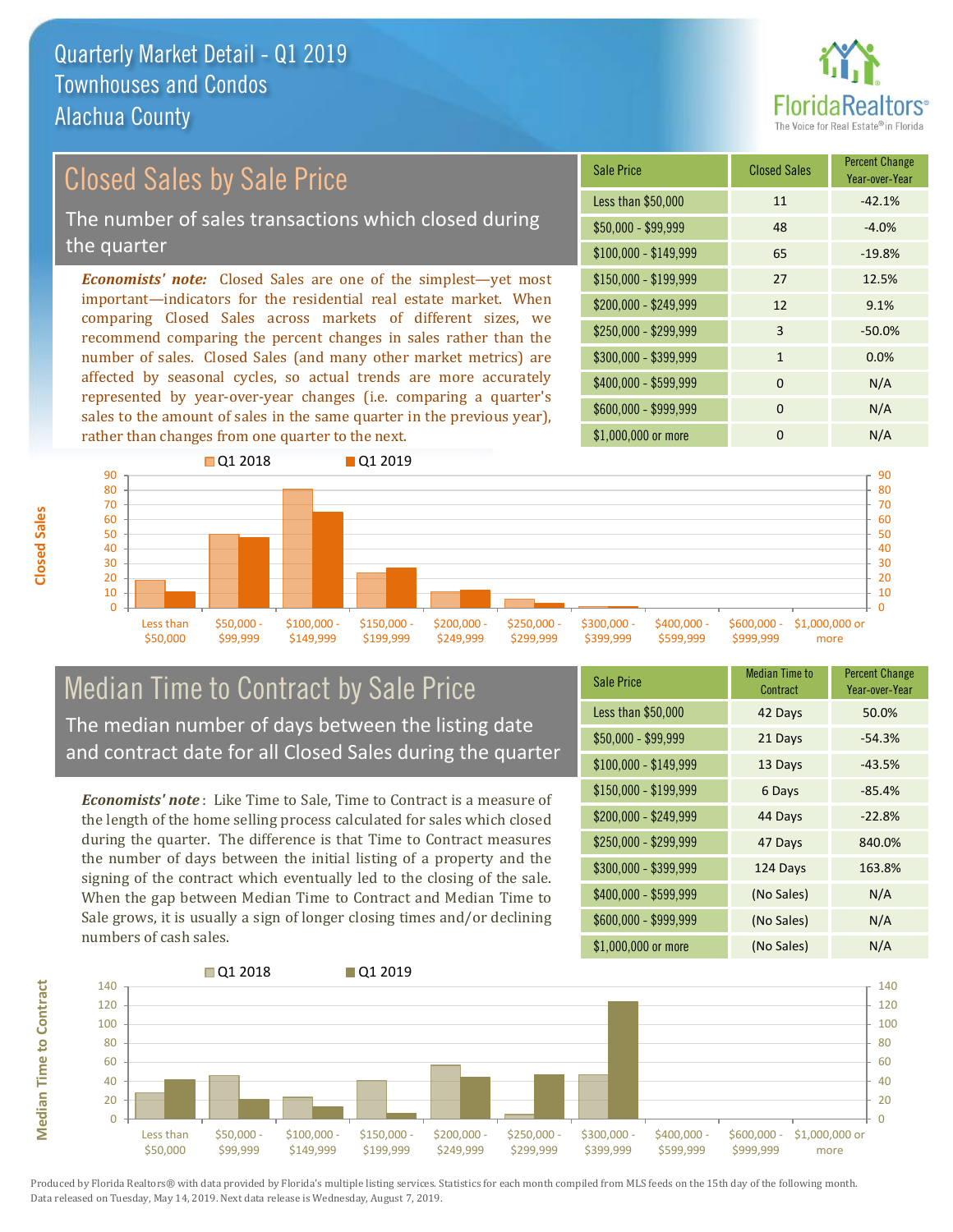

## New Listings by Initial Listing Price

The number of properties put onto the market during the quarter

*Economists' note:* New Listings tend to rise in delayed response to increasing prices, so they are often seen as a lagging indicator of market health. As prices rise, potential sellers raise their estimations of value—and in the most recent cycle, rising prices have freed up many potential sellers who were previously underwater on their mortgages. Note that in our calculations, we take care to not include properties that were recently taken off the market and quickly relisted, since these are not really *new* listings.

| <b>Initial Listing Price</b> | <b>New Listings</b> | <b>Percent Change</b><br>Year-over-Year |
|------------------------------|---------------------|-----------------------------------------|
| Less than \$50,000           | 2                   | $-85.7%$                                |
| \$50,000 - \$99,999          | 72                  | $-15.3%$                                |
| $$100,000 - $149,999$        | 123                 | $-10.9%$                                |
| $$150,000 - $199,999$        | 61                  | 32.6%                                   |
| \$200,000 - \$249,999        | 28                  | 27.3%                                   |
| \$250,000 - \$299,999        | 10                  | 0.0%                                    |
| \$300,000 - \$399,999        | $\Omega$            | $-100.0%$                               |
| \$400,000 - \$599,999        | 0                   | N/A                                     |
| \$600,000 - \$999,999        | $\Omega$            | N/A                                     |
| \$1,000,000 or more          | O                   | N/A                                     |



## Inventory by Current Listing Price The number of property listings active at the end of the quarter

*Economists' note* : There are a number of ways to define and calculate Inventory. Our method is to simply count the number of active listings on the last day of the quarter, and hold this number to compare with the same quarter the following year. Inventory rises when New Listings are outpacing the number of listings that go off-market (regardless of whether they actually sell). Likewise, it falls when New Listings aren't keeping up with the rate at which homes are going offmarket.

**Inventory**

**New Listings**

| <b>Current Listing Price</b> | Inventory      | <b>Percent Change</b><br>Year-over-Year |
|------------------------------|----------------|-----------------------------------------|
| Less than \$50,000           | $\mathfrak{D}$ | $-66.7%$                                |
| $$50,000 - $99,999$          | 50             | 11.1%                                   |
| $$100,000 - $149,999$        | 51             | 24.4%                                   |
| $$150,000 - $199,999$        | 27             | $-3.6%$                                 |
| \$200,000 - \$249,999        | 16             | $-27.3%$                                |
| \$250,000 - \$299,999        | 14             | 55.6%                                   |
| \$300,000 - \$399,999        | 2              | 0.0%                                    |
| \$400,000 - \$599,999        | $\overline{2}$ | N/A                                     |
| \$600,000 - \$999,999        | $\Omega$       | N/A                                     |
| \$1,000,000 or more          | 0              | N/A                                     |

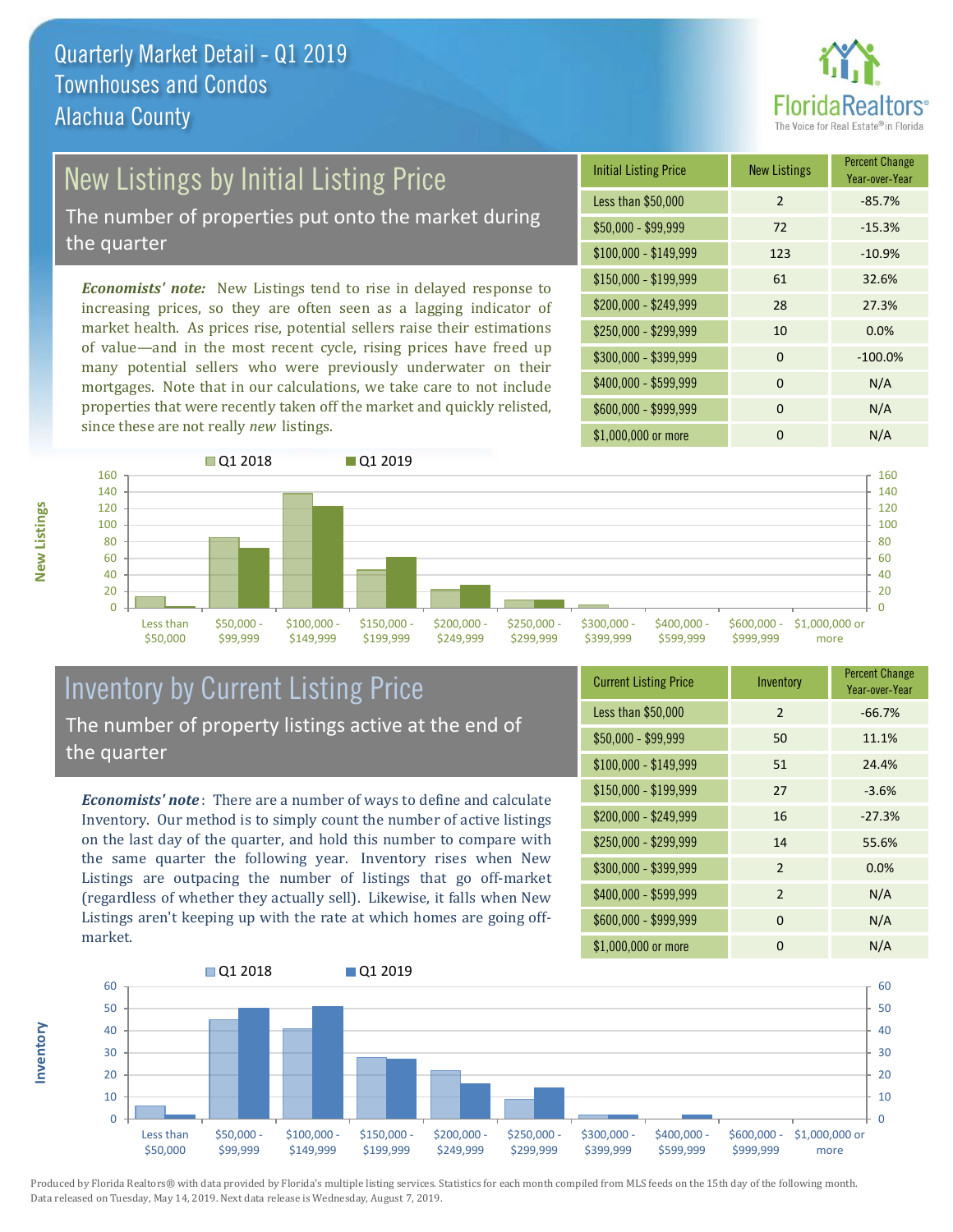Quarterly Distressed Market - Q1 2019 Alachua County Townhouses and Condos



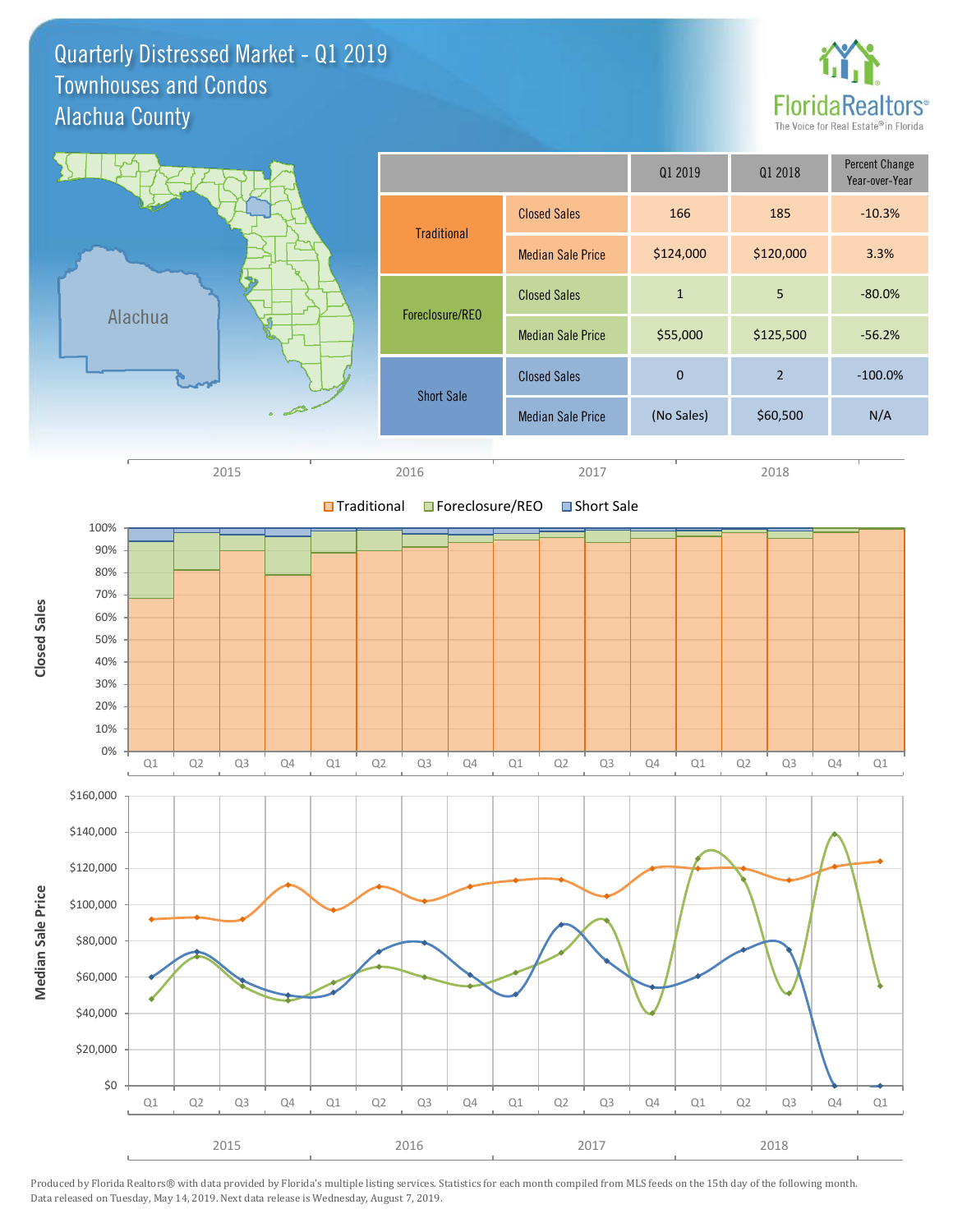### Quarterly Market Detail - Q1 2019 Alachua County Manufactured Homes





**Closed Sales**

**Closed Sales** 

| <b>Summary Statistics</b>                                       | 01 2019       | 01 2018       | <b>Percent Change</b><br>Year-over-Year |
|-----------------------------------------------------------------|---------------|---------------|-----------------------------------------|
| <b>Closed Sales</b>                                             | 31            | 18            | 72.2%                                   |
| Paid in Cash                                                    | 16            | 10            | 60.0%                                   |
| <b>Median Sale Price</b>                                        | \$84,500      | \$74,500      | 13.4%                                   |
| Average Sale Price                                              | \$96,997      | \$87,906      | 10.3%                                   |
| Dollar Volume                                                   | \$3.0 Million | \$1.6 Million | 90.0%                                   |
| <b>Median Percent of Original</b><br><b>List Price Received</b> | 95.5%         | 89.1%         | 7.2%                                    |
| <b>Median Time to Contract</b>                                  | 37 Days       | 35 Days       | 5.7%                                    |
| <b>Median Time to Sale</b>                                      | 83 Days       | 97 Days       | $-14.4%$                                |
| <b>New Pending Sales</b>                                        | 49            | 24            | 104.2%                                  |
| <b>New Listings</b>                                             | 55            | 41            | 34.1%                                   |
| Pending Inventory                                               | 29            | 16            | 81.3%                                   |
| Inventory (Active Listings)                                     | 56            | 55            | 1.8%                                    |
| Months Supply of Inventory                                      | 5.6           | 5.3           | 5.7%                                    |

| <b>Closed Sales</b>                                                     | Quarter             | <b>Closed Sales</b> | <b>Percent Change</b><br>Year-over-Year |
|-------------------------------------------------------------------------|---------------------|---------------------|-----------------------------------------|
|                                                                         | Year-to-Date        | 31                  | 72.2%                                   |
| The number of sales transactions which closed during                    | 01 2019             | 31                  | 72.2%                                   |
| the quarter                                                             | Q4 2018             | 27                  | $-12.9%$                                |
|                                                                         | Q3 2018             | 29                  | 3.6%                                    |
| <b>Economists' note:</b> Closed Sales are one of the simplest—yet most  | Q <sub>2</sub> 2018 | 33                  | $-29.8%$                                |
| important—indicators for the residential real estate market. When       | 01 2018             | 18                  | $-28.0%$                                |
| comparing Closed Sales across markets of different sizes, we            | Q4 2017             | 31                  | $-16.2%$                                |
| recommend comparing the percent changes in sales rather than the        | Q3 2017             | 28                  | $-24.3%$                                |
| number of sales. Closed Sales (and many other market metrics) are       | 02 2017             | 47                  | 74.1%                                   |
|                                                                         | 01 2017             | 25                  | 25.0%                                   |
| affected by seasonal cycles, so actual trends are more accurately       | Q4 2016             | 37                  | 23.3%                                   |
| represented by year-over-year changes (i.e. comparing a quarter's       | Q3 2016             | 37                  | 27.6%                                   |
| sales to the amount of sales in the same quarter in the previous year), | 02 2016             | 27                  | 28.6%                                   |
| rather than changes from one quarter to the next.                       | 01 2016             | 20                  | $-13.0%$                                |

I

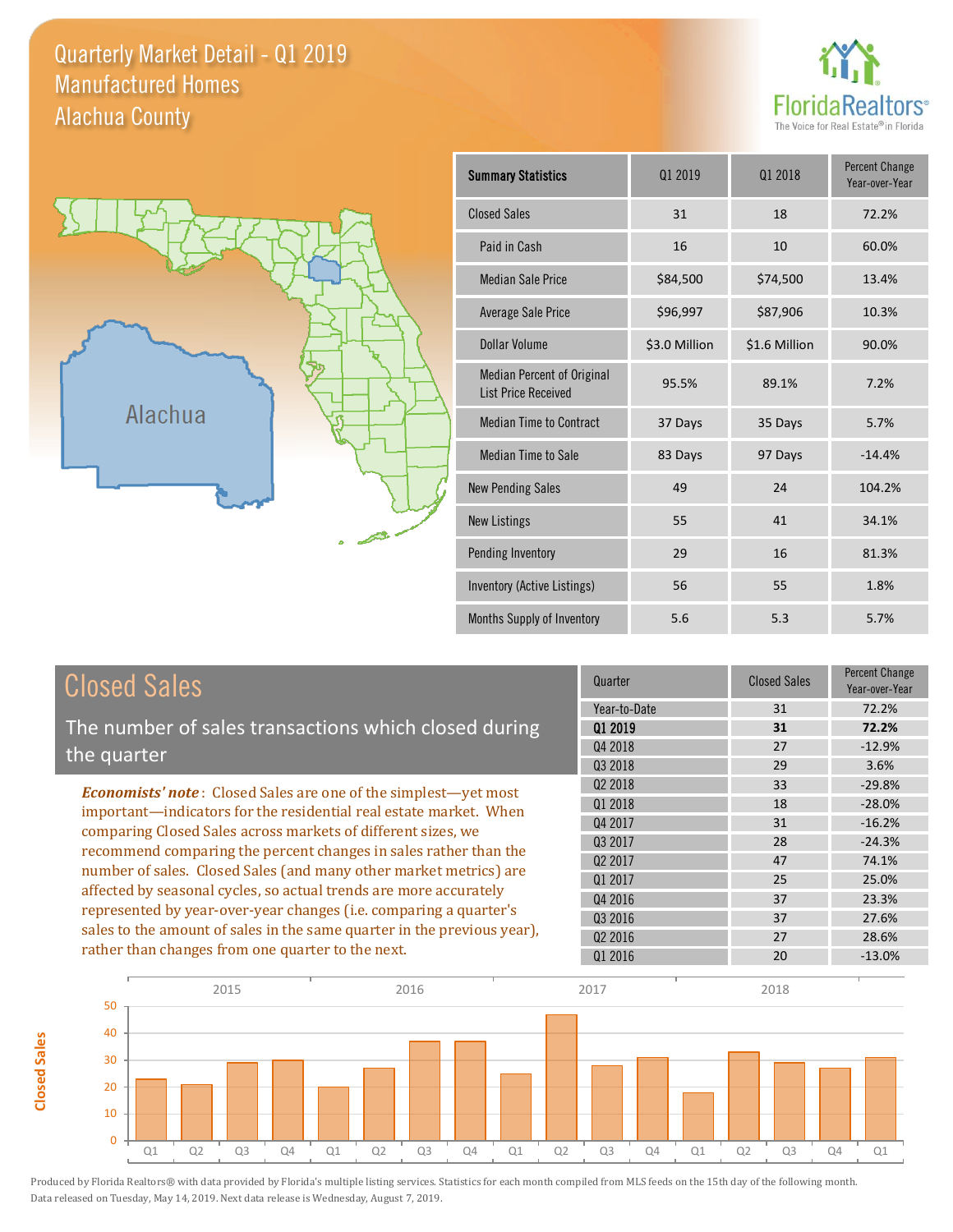

### *Economists' note:* Closed Sales are one of the simplest—yet most important—indicators for the residential real estate market. When comparing Closed Sales across markets of different sizes, we recommend comparing the percent changes in sales rather than the number of sales. Closed Sales (and many other market metrics) are  $$250,000 - $299,999$  1 N/A \$300,000 - \$399,999 0 0 N/A \$150,000 - \$199,999 3 200.0% \$100,000 - \$149,999 8 100.0% Sale Price Closed Sales Percent Change Year-over-Year Less than \$50,000 6 200.0% \$50,000 - \$99,999 13 30.0% Closed Sales by Sale Price The number of sales transactions which closed during the quarter

affected by seasonal cycles, so actual trends are more accurately represented by year-over-year changes (i.e. comparing a quarter's sales to the amount of sales in the same quarter in the previous year), rather than changes from one quarter to the next.





## Median Time to Contract by Sale Price The median number of days between the listing date and contract date for all Closed Sales during the quarter

*Economists' note* : Like Time to Sale, Time to Contract is a measure of the length of the home selling process calculated for sales which closed during the quarter. The difference is that Time to Contract measures the number of days between the initial listing of a property and the signing of the contract which eventually led to the closing of the sale. When the gap between Median Time to Contract and Median Time to Sale grows, it is usually a sign of longer closing times and/or declining numbers of cash sales.

| <b>Sale Price</b>     | Median Time to<br>Contract | Percent Change<br>Year-over-Year |
|-----------------------|----------------------------|----------------------------------|
| Less than \$50,000    | 42 Days                    | $-88.4%$                         |
| $$50,000 - $99,999$   | 81 Days                    | 224.0%                           |
| $$100,000 - $149,999$ | 8 Days                     | $-94.9%$                         |
| $$150,000 - $199,999$ | 112 Days                   | 1766.7%                          |
| $$200,000 - $249,999$ | (No Sales)                 | N/A                              |
| \$250,000 - \$299,999 | 254 Days                   | N/A                              |
| \$300,000 - \$399,999 | (No Sales)                 | N/A                              |
| \$400,000 - \$599,999 | (No Sales)                 | N/A                              |
| \$600,000 - \$999,999 | (No Sales)                 | N/A                              |
| \$1,000,000 or more   | (No Sales)                 | N/A                              |



**Closed Sales**

**Median Time to Contract Median Time to Contract**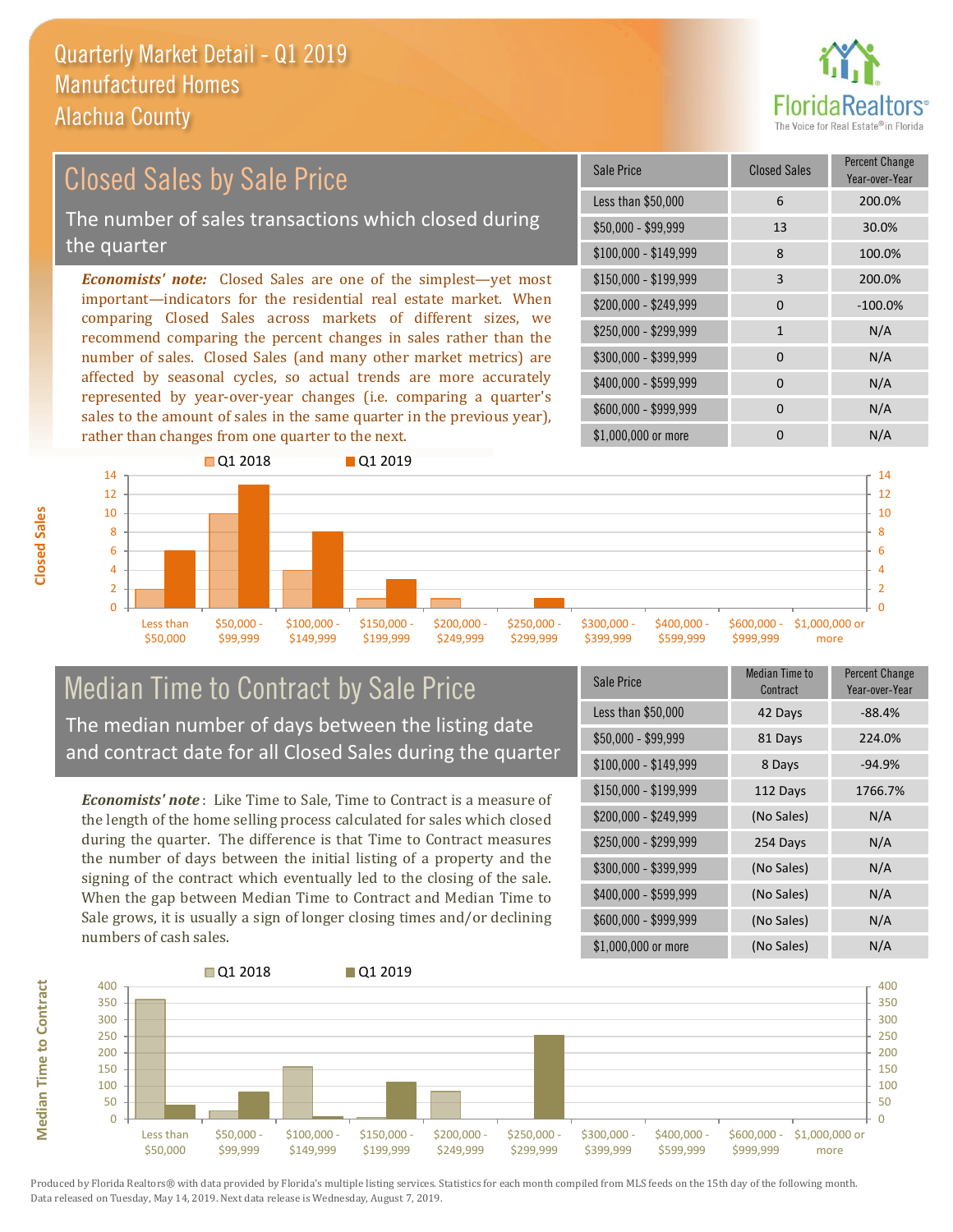

# New Listings by Initial Listing Price

The number of properties put onto the market during the quarter

*Economists' note:* New Listings tend to rise in delayed response to increasing prices, so they are often seen as a lagging indicator of market health. As prices rise, potential sellers raise their estimations of value—and in the most recent cycle, rising prices have freed up many potential sellers who were previously underwater on their mortgages. Note that in our calculations, we take care to not include properties that were recently taken off the market and quickly relisted, since these are not really *new* listings.

| Initial Listing Price | New Listings   | <b>Percent Change</b><br>Year-over-Year |
|-----------------------|----------------|-----------------------------------------|
| Less than \$50,000    | 4              | 33.3%                                   |
| $$50,000 - $99,999$   | 23             | 35.3%                                   |
| $$100,000 - $149,999$ | 18             | 63.6%                                   |
| \$150,000 - \$199,999 | 6              | 0.0%                                    |
| \$200,000 - \$249,999 | $\overline{2}$ | N/A                                     |
| \$250,000 - \$299,999 | $\mathbf{1}$   | $-75.0%$                                |
| \$300,000 - \$399,999 | $\Omega$       | N/A                                     |
| \$400,000 - \$599,999 | 1              | N/A                                     |
| \$600,000 - \$999,999 | $\Omega$       | N/A                                     |
| \$1,000,000 or more   | n              | N/A                                     |



## Inventory by Current Listing Price The number of property listings active at the end of the quarter

*Economists' note* : There are a number of ways to define and calculate Inventory. Our method is to simply count the number of active listings on the last day of the quarter, and hold this number to compare with the same quarter the following year. Inventory rises when New Listings are outpacing the number of listings that go off-market (regardless of whether they actually sell). Likewise, it falls when New Listings aren't keeping up with the rate at which homes are going offmarket.

| <b>Current Listing Price</b> | Inventory    | Percent Change<br>Year-over-Year |
|------------------------------|--------------|----------------------------------|
| Less than \$50,000           | 7            | 16.7%                            |
| $$50,000 - $99,999$          | 20           | $-16.7%$                         |
| \$100,000 - \$149,999        | 15           | 25.0%                            |
| $$150,000 - $199,999$        | 8            | 14.3%                            |
| \$200,000 - \$249,999        | 4            | 100.0%                           |
| \$250,000 - \$299,999        | $\mathbf{1}$ | $-75.0%$                         |
| \$300,000 - \$399,999        | $\Omega$     | N/A                              |
| \$400,000 - \$599,999        | $\mathbf{1}$ | N/A                              |
| \$600,000 - \$999,999        | <sup>0</sup> | N/A                              |
| \$1,000,000 or more          | ŋ            | N/A                              |



**New Listings**

**Inventory**